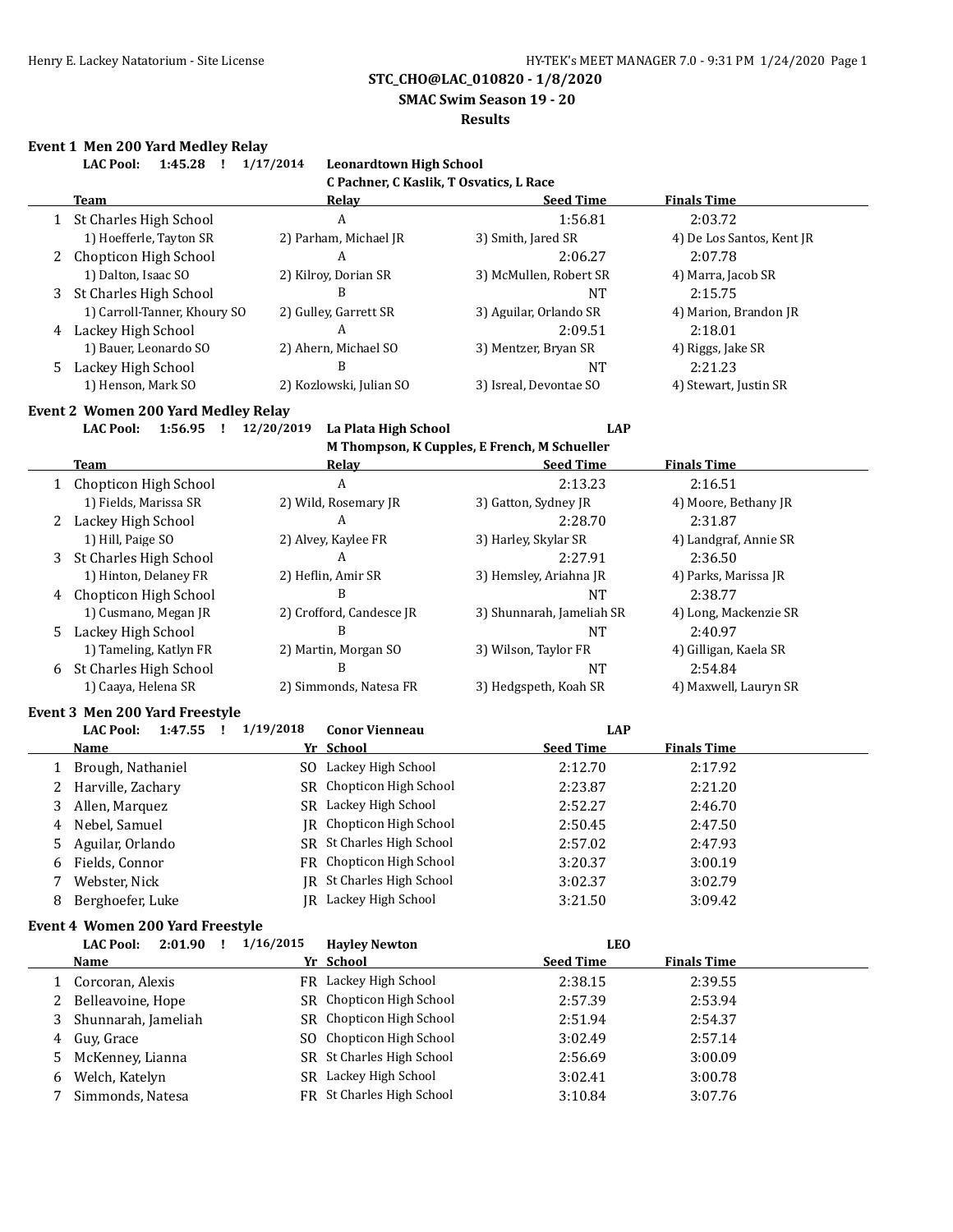**SMAC Swim Season 19 - 20**

### **Results**

# **(Event 4 Women 200 Yard Freestyle)**

|     | Name                                             |           | Yr School                                          | <b>Seed Time</b>               | <b>Finals Time</b> |  |
|-----|--------------------------------------------------|-----------|----------------------------------------------------|--------------------------------|--------------------|--|
| 8   | Higgs, Abby                                      |           | JR Chopticon High School                           | <b>NT</b>                      | x3:13.21           |  |
| 9   | Brown, Abby                                      |           | SO Lackey High School                              | <b>NT</b>                      | 3:27.27            |  |
|     |                                                  |           |                                                    |                                |                    |  |
|     | Event 5 Men 200 Yard IM<br><b>LAC Pool:</b><br>Ţ | 12/6/2019 |                                                    |                                |                    |  |
|     | 1:58.45<br>Name                                  |           | <b>Jaydon Cunningham</b><br>Yr School              | <b>NOC</b><br><b>Seed Time</b> | <b>Finals Time</b> |  |
|     |                                                  |           | <b>IR</b> St Charles High School                   |                                |                    |  |
| 1   | Parham, Michael                                  |           | SO Lackey High School                              | 2:38.28<br>2:48.41             | 2:33.77<br>2:38.31 |  |
| 2   | Isreal, Devontae                                 |           | Chopticon High School                              |                                |                    |  |
| 3   | Kilroy, Dorian<br>Dalton, Isaac                  | SR        |                                                    | 2:43.22                        | 2:38.32            |  |
| 4   |                                                  | SO        | Chopticon High School<br>SR Lackey High School     | 2:55.60                        | 2:49.54            |  |
| 5   | Fletcher, Lukas                                  |           |                                                    | <b>NT</b>                      | 3:00.12            |  |
| --- | De Los Santos, Kent                              |           | JR St Charles High School                          | 3:08.27                        | NS                 |  |
|     | Event 6 Women 200 Yard IM                        |           |                                                    |                                |                    |  |
|     | <b>LAC Pool:</b><br>$2:12.83$ !                  | 12/7/2018 | <b>Madeline Frick</b>                              | <b>HUN</b>                     |                    |  |
|     | <u>Name</u>                                      |           | Yr School                                          | <b>Seed Time</b>               | <b>Finals Time</b> |  |
| 1   | Wild, Rosemary                                   |           | JR Chopticon High School                           | 2:37.56                        | 2:37.66            |  |
| 2   | Villalobos, Ulan                                 |           | FR St Charles High School                          | 2:41.56                        | 2:38.76            |  |
| 3   | Fields, Marissa                                  |           | SR Chopticon High School                           | 2:53.42                        | 2:51.31            |  |
| 4   | Corcoran, Alexis                                 |           | FR Lackey High School                              | 3:17.42                        | 3:10.82            |  |
| 5   | Richards, Bailee                                 | IR        | Chopticon High School                              | 3:13.58                        | 3:12.08            |  |
| 6   | Berry, Morgan                                    |           | SO Lackey High School                              | 3:12.35                        | 3:15.66            |  |
| 7   | Hemsley, Ariahna                                 | IR        | St Charles High School                             | 3:38.94                        | 3:33.55            |  |
| 8   | Vallandingham, Blayre                            |           | SR Chopticon High School                           | <b>NT</b>                      | x3:42.09           |  |
|     | <b>Event 7 Men 50 Yard Freestyle</b>             |           |                                                    |                                |                    |  |
|     | <b>LAC Pool:</b><br>21.76 !                      | 1/12/2005 | <b>Eric S Pinno</b>                                |                                |                    |  |
|     | <u>Name</u>                                      |           | Yr School                                          | <b>Seed Time</b>               | <b>Finals Time</b> |  |
| 1   | Smith, Jared                                     |           | SR St Charles High School                          | 25.53                          | 25.65              |  |
| 2   | Marra, Jacob                                     |           | SR Chopticon High School                           | 27.98                          | 27.75              |  |
| 3   | Bradley, Travis                                  |           | SR Lackey High School                              | 27.88                          | 28.01              |  |
|     | Allen, Marquez                                   |           | SR Lackey High School                              | 29.89                          | 29.26              |  |
| 4   | Villlalobos, Will                                | IR        | St Charles High School                             | 31.43                          | 30.48              |  |
| 5   |                                                  |           | SO St Charles High School                          | 32.12                          | 31.25              |  |
| 6   | Campbell, Marquis                                |           |                                                    |                                |                    |  |
| 7   | Kriete, Brayden                                  |           | FR Chopticon High School                           | 34.86                          | 32.70              |  |
| 8   | Baird, Jonathan                                  |           | SO St Charles High School<br>SO Lackey High School | NT                             | x33.35             |  |
| 9   | Flythe, Muhammed                                 |           |                                                    | <b>NT</b>                      | 34.65              |  |
| 10  | Summers, Nick                                    |           | SO Lackey High School                              | 36.56                          | x35.73             |  |
| 11  | Scheller, Carson                                 |           | FR Chopticon High School                           | 37.08                          | 37.76              |  |
| 12  | Absher, Tabor                                    |           | FR Chopticon High School                           | 39.43                          | x38.88             |  |
|     | <b>Event 8 Women 50 Yard Freestyle</b>           |           |                                                    |                                |                    |  |
|     | <b>LAC Pool:</b><br>$25.21$ !                    | 1/24/2018 | <b>Megan Schueller</b>                             | <b>LAP</b>                     |                    |  |
|     | <u>Name</u>                                      |           | Yr School                                          | <b>Seed Time</b>               | <b>Finals Time</b> |  |
| 1   | Moore, Bethany                                   |           | JR Chopticon High School                           | 29.71                          | 29.34              |  |
| 2   | Hill, Paige                                      |           | SO Lackey High School                              | 31.16                          | 30.46              |  |
| 3   | Moore, Halle                                     | SO.       | St Charles High School                             | 30.86                          | 30.85              |  |
| 4   | Alvey, Kaylee                                    | FR        | Lackey High School                                 | 33.23                          | 31.32              |  |
| 5   | Gilligan, Kaela                                  | SR        | Lackey High School                                 | 33.31                          | 32.28              |  |
|     | Breiterman, Sara                                 | FR        | Chopticon High School                              | <b>NT</b>                      | 33.22              |  |
| 6   |                                                  |           |                                                    |                                |                    |  |
| 7   | Venson, Diamond                                  | FR        | St Charles High School                             | 36.19                          | 34.88              |  |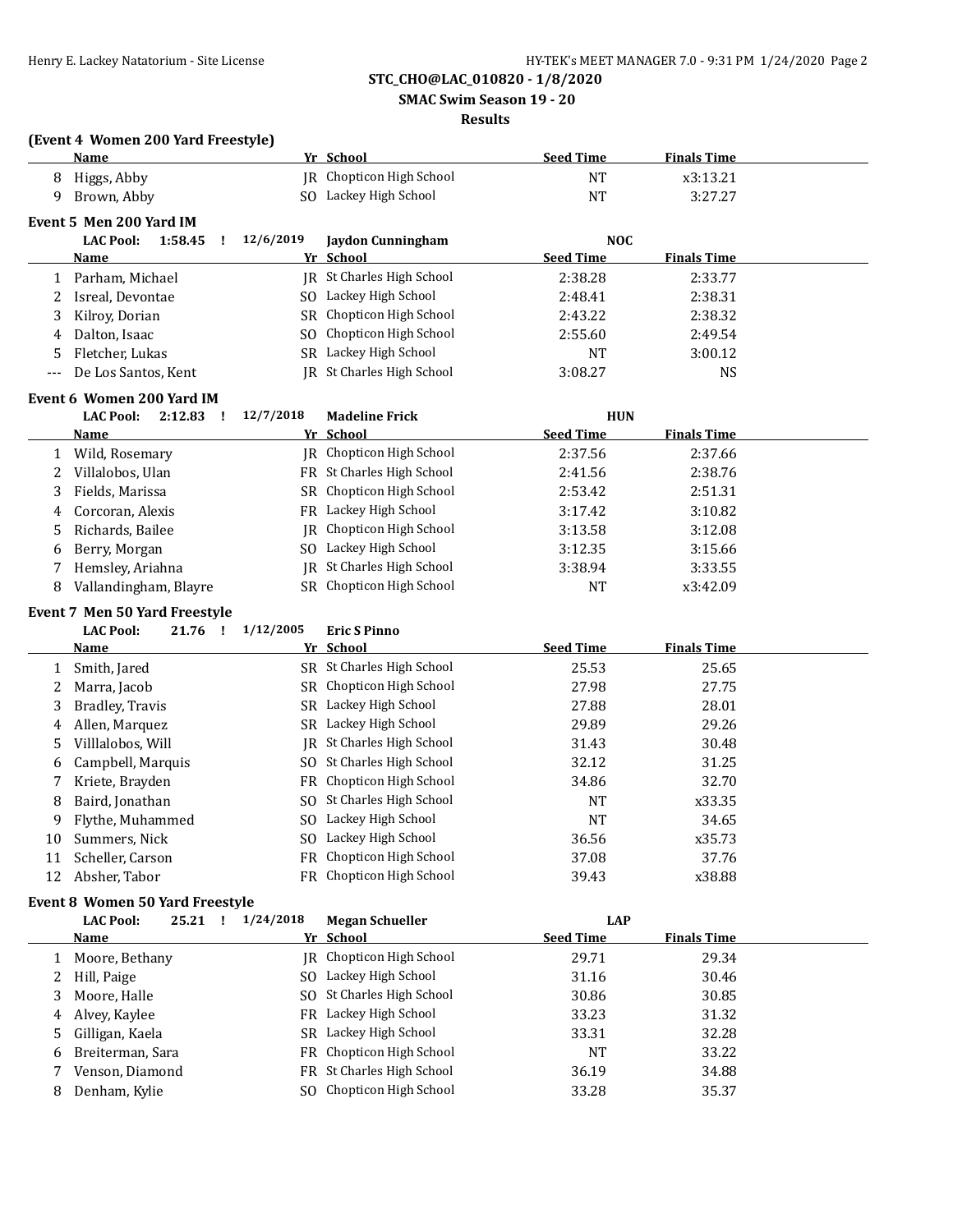**SMAC Swim Season 19 - 20**

### **Results**

### **(Event 8 Women 50 Yard Freestyle)**

|    | <b>Name</b>         | Yr School                 | <b>Seed Time</b> | <b>Finals Time</b> |
|----|---------------------|---------------------------|------------------|--------------------|
| Q  | Nambooze, Elizabeth | FR St Charles High School | 35.26            | 35.70              |
| 10 | Wood. Katie         | SR Chopticon High School  | <b>NT</b>        | x36.69             |
| 11 | Stauffer, Jaelyn    | FR Lackey High School     | 38.79            | x37.22             |
| 12 | Fisette, Monet      | FR St Charles High School | 37.85            | x37.51             |

### **Event 11 Men 100 Yard Butterfly**

| <b>LAC Pool:</b><br>54.56 | 12/20/2019 | <b>Conor Vienneau</b>     | <b>LAP</b>       |                    |  |
|---------------------------|------------|---------------------------|------------------|--------------------|--|
| Name                      |            | Yr School                 | <b>Seed Time</b> | <b>Finals Time</b> |  |
| Mentzer, Bryan            |            | SR Lackey High School     | 1:06.71          | 1:07.70            |  |
| 2 McMullen, Robert        |            | SR Chopticon High School  | 1:11.98          | 1:09.37            |  |
| Dalton, Isaac             |            | SO Chopticon High School  | 1:16.30          | 1:14.33            |  |
| 4 Isreal, Devontae        | SO.        | Lackey High School        | 1:26.06          | 1:14.67            |  |
| 5 Parham, Michael         |            | IR St Charles High School | 1:20.14          | 1:15.43            |  |
| Aguilar, Orlando          |            | SR St Charles High School | 1:15.98          | 1:18.70            |  |

# **Event 12 Women 100 Yard Butterfly**

|   | <b>LAC Pool:</b><br>1:00.80 | 12/7/2018 | <b>Madeline Frick</b>     | <b>HUN</b>       |                    |  |
|---|-----------------------------|-----------|---------------------------|------------------|--------------------|--|
|   | Name                        |           | Yr School                 | <b>Seed Time</b> | <b>Finals Time</b> |  |
|   | Villalobos, Ulan            |           | FR St Charles High School | 1:21.45          | 1:17.19            |  |
|   | 2 Gatton, Sydney            |           | IR Chopticon High School  | 1:22.91          | 1:22.53            |  |
|   | 3 Fields, Marissa           |           | SR Chopticon High School  | NT               | 1:23.17            |  |
| 4 | Wilson, Taylor              |           | FR Lackey High School     | 1:30.09          | 1:26.55            |  |
|   | 5 Harley, Skylar            |           | SR Lackey High School     | 1:26.57          | 1:27.17            |  |
|   | 6 Shunnarah, Jameliah       |           | SR Chopticon High School  | 1:37.58          | 1:35.20            |  |
|   | Hedgspeth, Koah             |           | SR St Charles High School | 1:57.05          | 1:46.89            |  |
| 8 | Vallandingham, Blayre       |           | SR Chopticon High School  | 1:56.25          | x1:49.66           |  |

#### **Event 13 Men 100 Yard Freestyle**

|    | <b>LAC Pool:</b><br>48.67 | 12/18/2019 | <b>Conor Vienneau</b>     | <b>LAP</b>       |                    |  |
|----|---------------------------|------------|---------------------------|------------------|--------------------|--|
|    | Name                      |            | Yr School                 | <b>Seed Time</b> | <b>Finals Time</b> |  |
|    | Raleigh, Ethan            |            | SR Lackey High School     | <b>NT</b>        | 55.77              |  |
| 2  | Smith, Jared              |            | SR St Charles High School | 59.55            | 1:00.42            |  |
| 3  | McMullen, Robert          |            | SR Chopticon High School  | 58.43            | 1:04.17            |  |
| 4  | Marra, Jacob              |            | SR Chopticon High School  | 1:05.95          | 1:06.83            |  |
| 5. | Bradley, Travis           |            | SR Lackey High School     | 1:07.99          | 1:09.76            |  |
| 6  | Kriete, Brayden           |            | FR Chopticon High School  | 1:14.72          | 1:11.57            |  |
|    | Ebo. Kester               |            | IR Lackey High School     | 1:18.21          | 1:11.64            |  |
| 8  | Bowser, Connor            |            | FR Chopticon High School  | 1:19.78          | x1:11.86           |  |
| 9  | Webster, Nick             | IR         | St Charles High School    | 1:13.59          | 1:13.51            |  |
| 10 | Joy, John                 |            | SO St Charles High School | 1:17.49          | 1:15.61            |  |
| 11 | Gulley, Garrett           |            | SR St Charles High School | 1:14.51          | x1:18.18           |  |
| 12 | Stewart, Justin           |            | SR Lackey High School     | 1:06.95          | x1:21.02           |  |

# **Event 14 Women 100 Yard Freestyle**<br>14 C Book 54.05 1 12/9/3

|   | <b>LAC Pool:</b><br>54.95 | 12/9/2009 | <b>Melissa Boughton</b>   |                  |                    |  |
|---|---------------------------|-----------|---------------------------|------------------|--------------------|--|
|   | Name                      |           | Yr School                 | <b>Seed Time</b> | <b>Finals Time</b> |  |
|   | Moore, Bethany            |           | IR Chopticon High School  | 1:07.03          | 1:06.69            |  |
|   | Parks, Marissa            |           | IR St Charles High School | 1:13.83          | 1:13.71            |  |
|   | Long, Mackenzie           |           | SR Chopticon High School  | 1:14.27          | 1:15.84            |  |
| 4 | Guy, Grace                |           | SO Chopticon High School  | NT               | 1:16.81            |  |
| 5 | Gilligan, Kaela           |           | SR Lackey High School     | 1:19.54          | 1:18.01            |  |
| b | Landgraf, Annie           |           | SR Lackey High School     | 1:21.24          | 1:20.35            |  |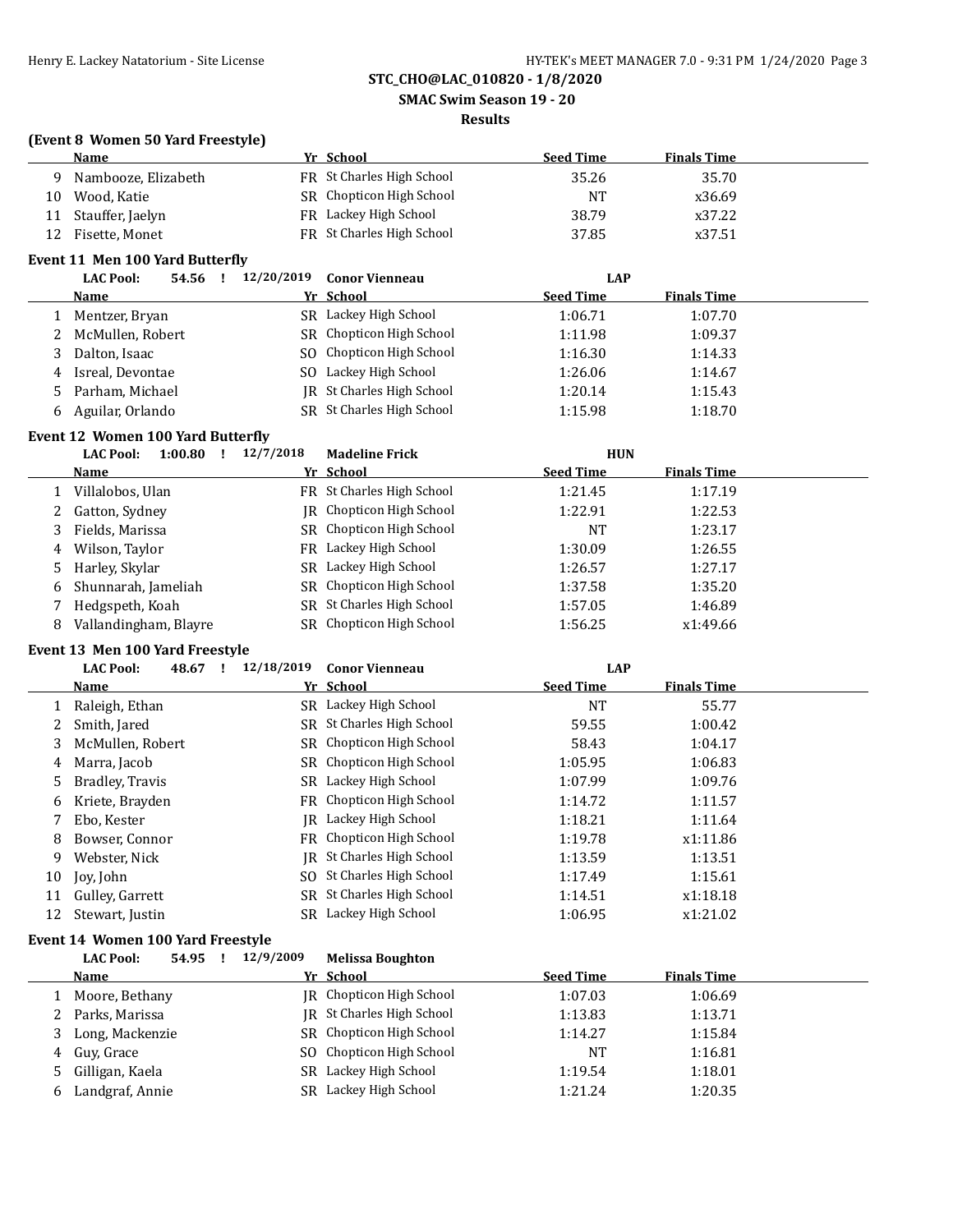**SMAC Swim Season 19 - 20**

### **Results**

#### **(Event 14 Women 100 Yard Freestyle)**

|    | Name              | Yr School                 | <b>Seed Time</b> | <b>Finals Time</b> |  |
|----|-------------------|---------------------------|------------------|--------------------|--|
|    | Bugert, Julianna  | SO Lackey High School     | 1:23.43          | 1:25.93            |  |
|    | 8 Drury, Victoria | FR Chopticon High School  | NT               | x1:27.17           |  |
| 9  | Cruz, Stephanie   | IR St Charles High School | 1:47.69          | 1:32.97            |  |
| 10 | Stauffer, Jaelyn  | FR Lackey High School     | NT               | x1:33.98           |  |
| 11 | Cruz, Keiry       | SO St Charles High School | 1:33.62          | 1:34.57            |  |
| 12 | Grady, Ciarra     | JR St Charles High School | 1:38.82          | x1:37.31           |  |

#### **Event 15 Men 500 Yard Freestyle**

| 4:41.96<br><b>LAC Pool:</b> | 1/23/2013 | <b>Ben Lawless</b>        | <b>NOC</b>       |                    |  |
|-----------------------------|-----------|---------------------------|------------------|--------------------|--|
| <b>Name</b>                 |           | Yr School                 | <b>Seed Time</b> | <b>Finals Time</b> |  |
| Brough, Nathaniel           | SO.       | Lackey High School        | 6:14.75          | 6:31.15            |  |
| 2 Harville, Zachary         |           | SR Chopticon High School  | 7:08.63          | 6:59.03            |  |
| 3 Carroll-Tanner, Khoury    |           | SO St Charles High School | 7:30.51          | 7:43.85            |  |
| 4 Ahern, Michael            | SO.       | Lackey High School        | 7:34.03          | 7:55.00            |  |
| 5 Fields. Connor            |           | FR Chopticon High School  | <b>NT</b>        | 8:34.37            |  |
| --- De Los Santos, Kent     |           | JR St Charles High School | NT               | NS                 |  |

### **Event 16 Women 500 Yard Freestyle**

|     | 5:25.79<br><b>LAC Pool:</b> | 12/6/2019 | <b>Nyah Hartwell</b>      | <b>NOC</b>       |                    |
|-----|-----------------------------|-----------|---------------------------|------------------|--------------------|
|     | Name                        |           | Yr School                 | <b>Seed Time</b> | <b>Finals Time</b> |
|     | Berry, Morgan               |           | SO Lackey High School     | 7:43.91          | 7:40.92            |
|     | 2 Crofford, Candesce        |           | IR Chopticon High School  | NΊ               | 7:58.66            |
|     | McKenney, Lianna            |           | SR St Charles High School | 8:05.55          | 8:28.04            |
|     | 4 Hedgspeth, Koah           |           | SR St Charles High School | NΊ               | 8:42.34            |
|     | 5 Cusmano, Megan            |           | IR Chopticon High School  | <b>NT</b>        | 8:43.08            |
| --- | Welch, Katelyn              |           | SR Lackey High School     | NT               | NS                 |

### **Event 17 Men 200 Yard Freestyle Relay**

# **LAC Pool: 1:34.33 ! 12/6/2006 Northern High School**

#### **G Pavelko, A Lacosse, C Cranford, M Gray**

|   | Team                     | Relav                   | <b>Seed Time</b>      | <b>Finals Time</b>      |
|---|--------------------------|-------------------------|-----------------------|-------------------------|
|   | 1 Chopticon High School  | A                       | 1:50.67               | 1:49.85                 |
|   | 1) Kilroy, Dorian SR     | 2) Dalton, Isaac SO     | 3) Marra, Jacob SR    | 4) McMullen, Robert SR  |
|   | 2 St Charles High School | A                       | 1:42.86               | 1:50.42                 |
|   | 1) Hoefferle, Tayton SR  | 2) Parham, Michael JR   | 3) Webster, Nick JR   | 4) Smith, Jared SR      |
| 3 | Lackey High School       | A                       | 1:50.68               | 1:53.51                 |
|   | 1) Bradley, Travis SR    | 2) Allen, Marquez SR    | 3) Fletcher, Lukas SR | 4) Brough, Nathaniel SO |
|   | 4 Chopticon High School  | B                       | 2:03.48               | 2:06.45                 |
|   | 1) Nebel, Samuel JR      | 2) Fields, Connor FR    | 3) Bowser, Connor FR  | 4) Harville, Zachary SR |
|   | 5 St Charles High School | В                       | NT                    | 2:10.17                 |
|   | 1) Marion, Brandon JR    | 2) Campbell, Marquis SO | 3) Joy, John SO       | 4) Villlalobos, Will JR |
| 6 | Lackey High School       | B                       | <b>NT</b>             | 2:18.26                 |
|   | 1) Riggs, Jake SR        | 2) Brown, Nathaniel SR  | 3) Summers, Nick SO   | 4) Kozlowski, Julian SO |

# **Event 18 Women 200 Yard Freestyle Relay**

**LAC Pool: 1:44.87 ! 12/13/2017 Leonardtown High School LEO**

**H Newton, E Carrigg, S Hotz, N Ray**

| Team                   | Relav                    | <b>Seed Time</b>     | <b>Finals Time</b>     |  |
|------------------------|--------------------------|----------------------|------------------------|--|
| Lackey High School     |                          | 2:13.69              | 2:08.06                |  |
| 1) Corcoran, Alexis FR | 2) Gilligan, Kaela SR    | 3) Alvey, Kaylee FR  | 4) Hill, Paige SO      |  |
|                        |                          | 2:08.83              | 2:08.50                |  |
| 1) Moore, Halle SO     | 2) Simmonds, Natesa FR   | 3) Parks, Marissa JR | 4) Villalobos, Ulan FR |  |
|                        | 2 St Charles High School |                      |                        |  |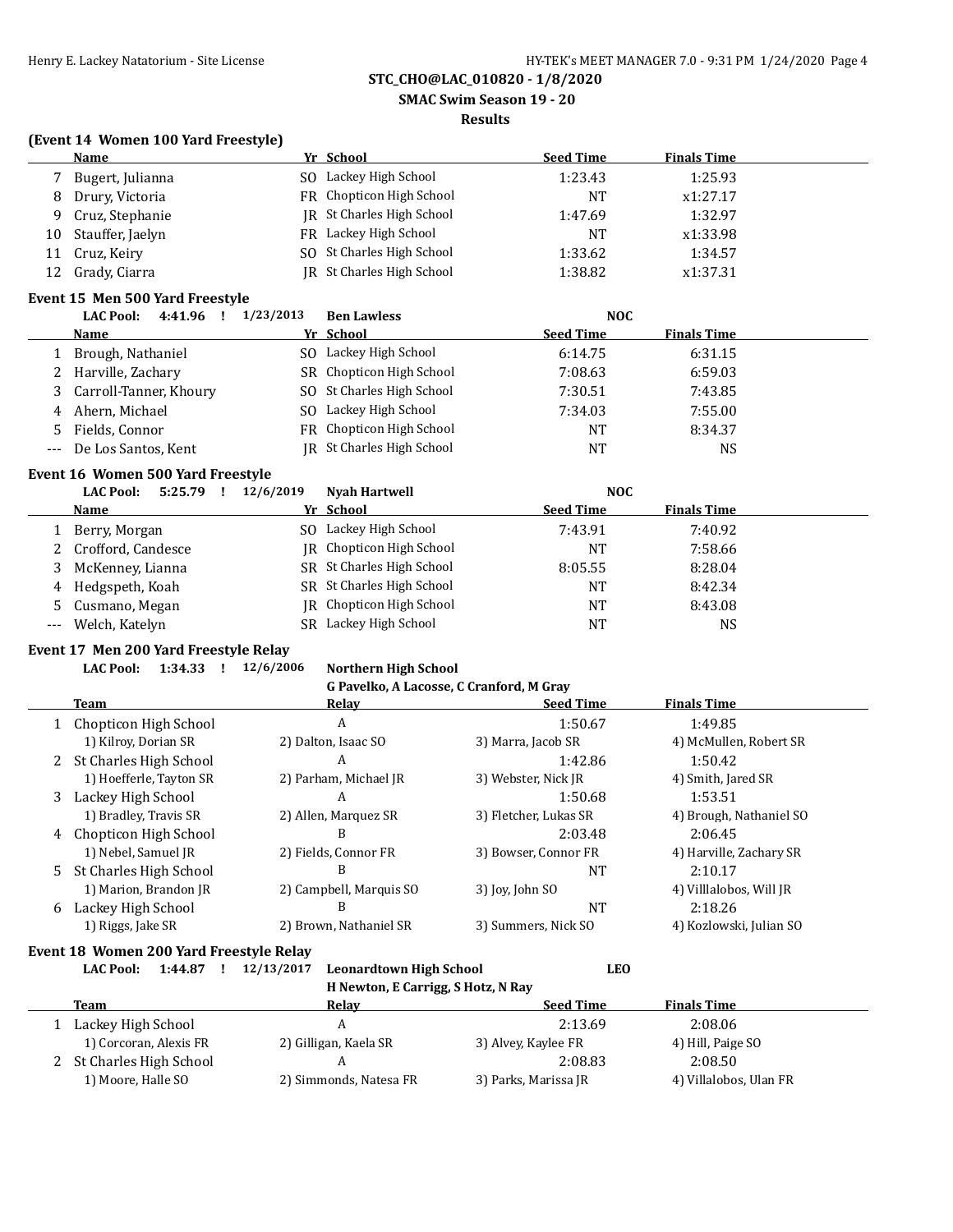**SMAC Swim Season 19 - 20**

### **Results**

# **(Event 18 Women 200 Yard Freestyle Relay)**

|   | Team                     | <b>Relav</b>              | <b>Seed Time</b>          | <b>Finals Time</b>       |
|---|--------------------------|---------------------------|---------------------------|--------------------------|
| 3 | Chopticon High School    | A                         | 1:57.88                   | 2:17.54                  |
|   | 1) Denham, Kylie SO      | 2) Shunnarah, Jameliah SR | 3) Crofford, Candesce JR  | 4) Long, Mackenzie SR    |
|   | 4 Chopticon High School  | В                         | NΤ                        | 2:19.38                  |
|   | 1) Guy, Grace SO         | 2) Cusmano, Megan JR      | 3) Richards, Bailee JR    | 4) Gillingham, Briley JR |
|   | 5 St Charles High School | В                         | 2:21.61                   | 2:23.89                  |
|   | 1) Maxwell, Lauryn SR    | 2) Venson, Diamond FR     | 3) Nambooze, Elizabeth FR | 4) Hinton, Delaney FR    |
| 6 | Lackey High School       | В                         | NT                        | 2:34.50                  |
|   | 1) Klinger, Charlie SO   | 2) Harley, Skylar SR      | 3) Landgraf, Annie SR     | 4) Stauffer, Jaelyn FR   |
|   |                          |                           |                           |                          |

## **Event 19 Men 100 Yard Backstroke**

|       | <b>LAC Pool:</b><br>54.45 | 1/25/2019 | <b>Ben Voelker</b>        | <b>CAL</b>       |                    |  |
|-------|---------------------------|-----------|---------------------------|------------------|--------------------|--|
|       | <b>Name</b>               |           | Yr School                 | <b>Seed Time</b> | <b>Finals Time</b> |  |
|       | 1 Carroll-Tanner, Khoury  |           | SO St Charles High School | 1:15.87          | 1:18.90            |  |
|       | Nebel, Samuel             |           | IR Chopticon High School  | 1:22.89          | 1:23.59            |  |
| 3     | Bauer, Leonardo           | SO.       | Lackey High School        | 1:27.93          | 1:27.98            |  |
| 4     | Henson, Mark              | SO.       | Lackey High School        | 1:31.19          | 1:31.58            |  |
|       | Hunter, Dakarai           |           | FR Lackey High School     | 1:49.33          | 1:39.37            |  |
|       | 6 Joy, John               |           | SO St Charles High School | 1:44.12          | 1:40.22            |  |
|       | Villlalobos, Will         |           | IR St Charles High School | 1:48.30          | 1:41.22            |  |
| 8     | Bowser, Connor            |           | FR Chopticon High School  | <b>NT</b>        | 1:45.22            |  |
| 9     | Absher, Tabor             |           | FR Chopticon High School  | 1:48.49          | 1:50.71            |  |
| $---$ | Baird, Jonathan           |           | SO St Charles High School | <b>NT</b>        | NS.                |  |
| $---$ | Todd, Philip              | SO.       | Lackey High School        | 1:39.61          | NS                 |  |

# **Event 20 Women 100 Yard Backstroke**

|       | <b>LAC Pool:</b><br>1:02.49           | 12/7/2018 | <b>Sydney Atkins</b>            | <b>HUN</b>       |                    |  |
|-------|---------------------------------------|-----------|---------------------------------|------------------|--------------------|--|
|       | <u>Name</u>                           |           | Yr School                       | <b>Seed Time</b> | <b>Finals Time</b> |  |
|       | Gatton, Sydney                        |           | <b>IR</b> Chopticon High School | 1:19.64          | 1:17.18            |  |
| 2     | Hill, Paige                           | SO.       | Lackey High School              | 1:23.38          | 1:22.30            |  |
| 3     | Richards, Bailee                      |           | IR Chopticon High School        | 1:29.26          | 1:28.05            |  |
| 4     | Hinton, Delaney                       | FR        | St Charles High School          | 1:31.53          | 1:29.79            |  |
| 5.    | Tameling, Katlyn                      | FR        | Lackey High School              | 1:42.61          | 1:38.58            |  |
| 6     | Gillingham, Briley                    |           | IR Chopticon High School        | <b>NT</b>        | 1:38.98            |  |
| 7     | Bugert, Julianna                      | SO.       | Lackey High School              | 1:40.59          | 1:39.81            |  |
| 8     | Denham, Kylie                         |           | SO Chopticon High School        | <b>NT</b>        | x1:41.30           |  |
| 9     | Brown, Abby                           |           | SO Lackey High School           | 1:43.76          | x1:43.20           |  |
| 10    | Caaya, Helena                         |           | SR St Charles High School       | 1:51.24          | 1:49.26            |  |
| 11    | Nambooze, Elizabeth                   |           | FR St Charles High School       | 1:45.36          | 1:59.79            |  |
| $---$ | Cruz, Stephanie                       | IR        | St Charles High School          | <b>NT</b>        | DQ                 |  |
|       | Shoulders past vertical toward breast |           |                                 |                  |                    |  |

#### **Event 21 Men 100 Yard Breaststroke**

|    | <b>LAC Pool:</b><br>58.88 | 12/20/2019 | Kristopher Schueller      | LAP              |                    |  |
|----|---------------------------|------------|---------------------------|------------------|--------------------|--|
|    | Name                      |            | Yr School                 | <b>Seed Time</b> | <b>Finals Time</b> |  |
|    | Raleigh, Ethan            |            | SR Lackey High School     | NT               | 1:11.36            |  |
| 2  | Hoefferle, Tayton         |            | SR St Charles High School | 1:15.81          | 1:14.66            |  |
| 3  | Kilroy, Dorian            |            | SR Chopticon High School  | 1:18.17          | 1:17.39            |  |
| 4  | Kozlowski, Julian         | SO.        | Lackey High School        | 1:27.77          | 1:24.29            |  |
| 5. | Ahern, Michael            | SO.        | Lackey High School        | 1:26.94          | 1:26.42            |  |
| 6  | Gulley, Garrett           |            | SR St Charles High School | 1:29.09          | 1:30.93            |  |
|    | Marion, Brandon           |            | IR St Charles High School | NT               | 1:35.32            |  |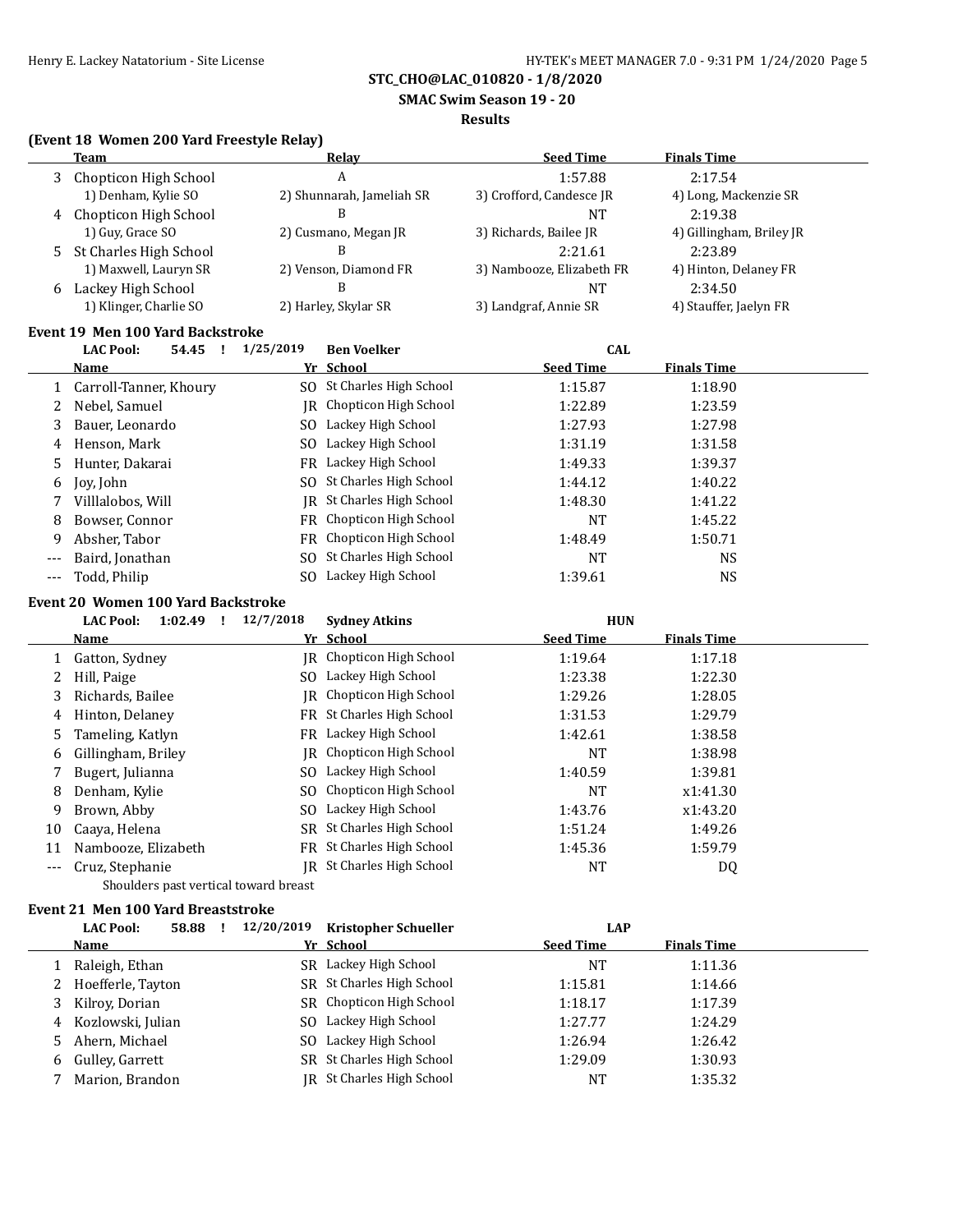**SMAC Swim Season 19 - 20**

# **Results**

### **(Event 21 Men 100 Yard Breaststroke)**

|     | Name                                           |           | Yr School                 | <b>Seed Time</b> | <b>Finals Time</b> |  |
|-----|------------------------------------------------|-----------|---------------------------|------------------|--------------------|--|
|     | Sandifer, Josh                                 |           | FR Lackey High School     | <b>NT</b>        | DQ                 |  |
|     | Hands brought beyond the hipline during stroke |           |                           |                  |                    |  |
|     | Event 22 Women 100 Yard Breaststroke           |           |                           |                  |                    |  |
|     | <b>LAC Pool:</b><br>1:09.49<br>- !             | 12/7/2018 | Olivia Frick              | <b>HUN</b>       |                    |  |
|     | <b>Name</b>                                    |           | Yr School                 | <b>Seed Time</b> | <b>Finals Time</b> |  |
|     | Wild, Rosemary                                 |           | JR Chopticon High School  | 1:19.59          | 1:24.71            |  |
|     | Alvey, Kaylee                                  |           | FR Lackey High School     | 1:40.05          | 1:37.74            |  |
| 3   | Crofford, Candesce                             | IR        | Chopticon High School     | 1:39.64          | 1:39.47            |  |
| 4   | Martin, Morgan                                 | SO.       | Lackey High School        | 1:40.87          | 1:39.75            |  |
| .5  | Heflin, Amir                                   | SR.       | St Charles High School    | 1:50.12          | 1:47.95            |  |
| 6   | Higgs, Abby                                    |           | IR Chopticon High School  | 1:46.07          | 1:48.57            |  |
|     | Klinger, Charlie                               | SO.       | Lackey High School        | 1:52.56          | 1:51.14            |  |
| 8   | Maxwell, Lauryn                                | SR.       | St Charles High School    | 1:52.75          | 1:54.08            |  |
| 9   | Johnson, Jasmine                               |           | SR St Charles High School | <b>NT</b>        | 1:55.97            |  |
| --- | Hakim, Zoe                                     |           | FR St Charles High School | 2:23.52          | DQ                 |  |
|     | Scissors kick                                  |           |                           |                  |                    |  |

#### **Event 23 Men 400 Yard Freestyle Relay**

 $\overline{a}$ 

# **LAC Pool: 3:31.77 ! 12/10/2014 Leonardtown High School**

# **A Bacon, D Pinno, J Lawrence, C Race**

|   | Team                   | Relay                   | <b>Seed Time</b>             | <b>Finals Time</b>      |
|---|------------------------|-------------------------|------------------------------|-------------------------|
|   | Lackey High School     | A                       | 4:04.66                      | 3:58.30                 |
|   | 1) Isreal, Devontae SO | 2) Brough, Nathaniel SO | 3) Mentzer, Bryan SR         | 4) Raleigh, Ethan SR    |
|   | Chopticon High School  | A                       | 4:36.44                      | 4:43.87                 |
|   | 1) Nebel, Samuel JR    | 2) Fields, Connor FR    | 3) Kriete, Brayden FR        | 4) Harville, Zachary SR |
|   | Lackey High School     | B                       | NT                           | 4:53.40                 |
|   | 1) Allen, Marquez SR   | 2) Riggs, Jake SR       | 3) Bradley, Travis SR        | 4) Henson, Mark SO      |
| 4 | St Charles High School | A                       | 4:29.46                      | 4:59.45                 |
|   | 1) Aguilar, Orlando SR | 2) Gulley, Garrett SR   | 3) Carroll-Tanner, Khoury SO | 4) Hoefferle, Tayton SR |
|   | St Charles High School | B                       | 4:51.15                      | 5:25.52                 |
|   | 1) Marion, Brandon JR  | 2) Webster, Nick JR     | 3) Joy, John SO              | 4) Villlalobos, Will JR |

# **Event 24 Women 400 Yard Freestyle Relay**

|       | <b>LAC Pool:</b><br>3:50.48 | 1/3/2018<br><b>Leonardtown High School</b> | <b>LEO</b>              |                        |
|-------|-----------------------------|--------------------------------------------|-------------------------|------------------------|
|       |                             | N Ray, K Ng, S Hotz, H Newton              |                         |                        |
|       | Team                        | Relay                                      | <b>Seed Time</b>        | <b>Finals Time</b>     |
|       | St Charles High School      | A                                          | 4:57.69                 | 5:02.50                |
|       | 1) Moore, Halle SO          | 2) Parks, Marissa JR                       | 3) Hinton, Delaney FR   | 4) Villalobos, Ulan FR |
| 2     | Chopticon High School       | B                                          | NT                      | 5:10.37                |
|       | 1) Gillingham, Briley JR    | 2) Guy, Grace SO                           | 3) Belleavoine, Hope SR | 4) Long, Mackenzie SR  |
| 3     | Lackey High School          | A                                          | 5:30.68                 | 5:22.93                |
|       | 1) Welch, Katelyn SR        | 2) Berry, Morgan SO                        | 3) Landgraf, Annie SR   | 4) Corcoran, Alexis FR |
| 4     | Lackey High School          | B                                          | 5:48.93                 | 6:05.61                |
|       | 1) Harley, Skylar SR        | 2) Klinger, Charlie SO                     | 3) Brown, Abby SO       | 4) Bugert, Julianna SO |
| 5.    | St Charles High School      | B                                          | NT                      | 6:28.58                |
|       | 1) Fisette, Monet FR        | 2) Cruz, Keiry SO                          | 3) Hakim, Zoe FR        | 4) Johnson, Jasmine SR |
| $---$ | Chopticon High School       | A                                          | 4:27.32                 | DQ                     |
|       | Early take-off swimmer #3   |                                            |                         |                        |
|       | 1) Fields, Marissa SR       | 2) Gatton, Sydney JR                       | 3) Moore, Bethany JR    | 4) Wild, Rosemary JR   |